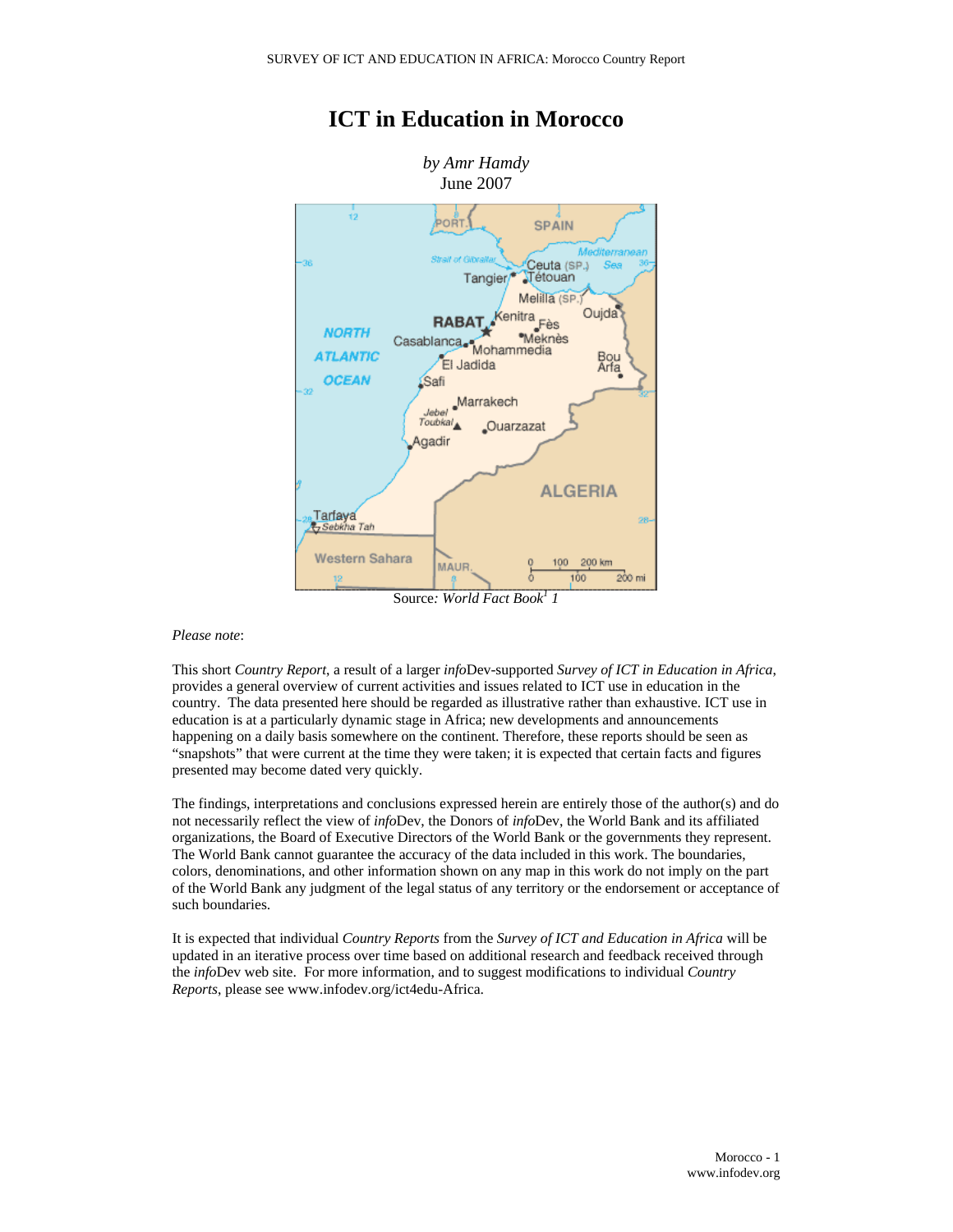### **Overview**

The Moroccan government has realised the key role played by ICT-based education as a positive contributor to the Information Society. Article 10 of the National Charter of Education and Training of 1999 is focused on the integration of ICT in education and supports the acquisition of computing facilities at schools along with the promotion of distance education and learning. Several programmes and initiatives, led and supported by the government, are taking place in the context of a long-term strategy that is intended to cover all education sectors and regions to ensure equal opportunity for all citizens.

### **Country Profile**

The Kingdom of Morocco is situated in North Africa, with a long coast on the Atlantic Ocean that reaches past the Strait of Gibraltar into the Mediterranean Sea. Its climate, geography, and history are all more closely related to the Mediterranean than to the rest of Africa, and for this reason visitors are often struck by the odd sensation of having not quite reached Africa in Morocco.

Morocco, a constitutional monarchy, is the only African country that is not currently a member of the African Union. However, it is a member of the Arab League, Arab Maghreb Union, Organization of the Islamic Conference, Mediterranean Dialogue group, and Group of 77, and it is a major non-NATO ally.

Table 1 provides some selected socio-economic indicators for the country.<sup>2</sup>

| <b>Indicator</b>   |                                                      |
|--------------------|------------------------------------------------------|
| Nationality        | Moroccan                                             |
| Ethnic groups      | Arab-Berber 99.1%; other 0.7%; Jewish 0.2%           |
| Religions          | Muslim 98.7%; Christian 1.1%; Jewish 0.2%            |
| Languages          | Arabic (official); Berber dialects; French often the |
|                    | language of business, government, and diplomacy      |
| Population         | 33.2 million (July 2006 est.)                        |
| Population growth  | 1.55% (2006 est.)                                    |
| rate               |                                                      |
| Literacy           | Male: 64.1%                                          |
|                    | Female: 39.4%                                        |
|                    | Total population: 51.7% (2003 est.)                  |
| GDP (US dollars)   | \$56.72 billion (2006 est.)                          |
| GDP per capita (US | $$4,400(2006 \text{ est.})$                          |
| dollars)           |                                                      |
| Labour force       | 11.25 million (2006 est.)                            |
| Unemployment rate  | 7.7% (2006 est.)                                     |
| Telephones: main   | 1.341 million (2005)                                 |
| lines in use       |                                                      |
| Telephones: mobile | 12.393 million (2005)                                |
| cellular           |                                                      |
| Radio broadcast    | AM 27; FM 25; shortwave 6 (1998)                     |

#### **Table 1: Socio-economic Indicators: Morocco**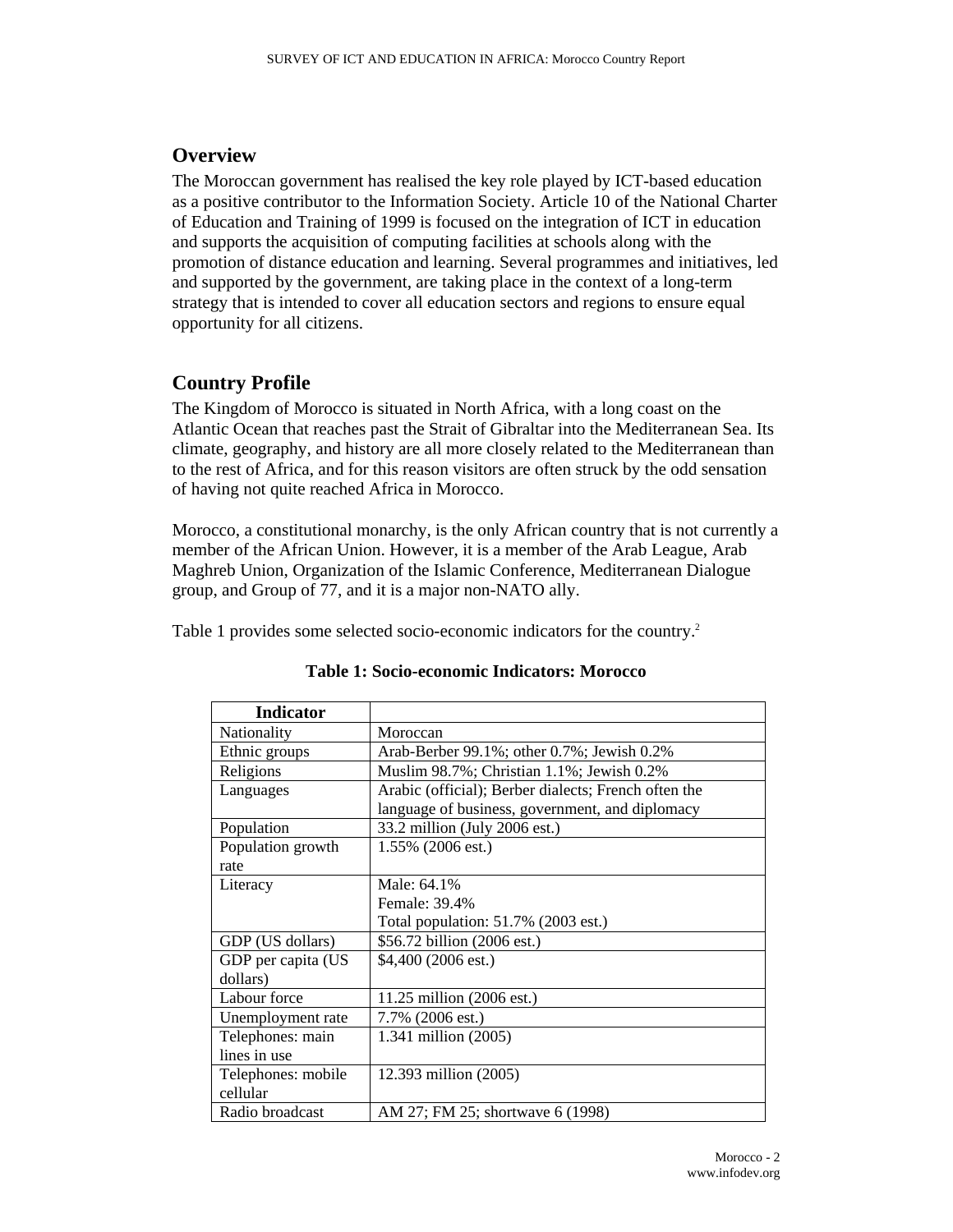| stations             |                               |
|----------------------|-------------------------------|
| Television broadcast | 35 (plus 66 repeaters) (1995) |
| stations             |                               |
| Internet users       | 4.6 million (2005)            |

### **The Education System**

Since its independence from French colonisation in 1956, Morocco has laid the foundation for the modernisation of the education system with the main goal of "Arabising" the curriculum and faculty as well as increasing access to education. It has made significant strides in education over the past decades. The French model was adopted and Morocco implemented three tracks of education:

- Modern, which is basically the continuation of the French system
- Original, which is basically Koranic
- Technical, to graduate skilled workers

The education system has undergone several reforms in an effort to reduce regional differences in quality and standards and to ensure general access to education throughout the country. In 1963, education became compulsory for Moroccan children between the ages of six through 13.

Education is free in public schools and is organised as follows:

- Basic (or fundamental) education is divided into two cycles of six and three years respectively. The first six-year cycle is taught at primary schools. The second stage of basic education is generally taught at colleges. Based on the grades achieved in the first nine years, students are enrolled at the secondary level to follow general, technical, or professional studies.
- Vocational studies are accessed by students who finish six years of basic education and pass an entrance exam. They attend a two-year course that leads to the Certificate of Professional Training. The students who complete nine years of basic education may join a two-year programme leading to a Diploma of Professional Qualification in an area of specialisation. Those who finish basic and secondary education but do not pass the baccalaureate exam can take a two-year programme that leads to the Diploma of Technician.

### **ICT Policies**

One of the important axes of the educational reform is the integration of ICT into teaching. This reform was implemented by the National Charter of Education and Training of 1999. Article 10 of the Charter is focused on the integration of ICT in education and supporting the acquisition of computing facilities at schools with the promotion of distance education and learning. With the highest political support as well as the collaboration of selected business leaders and representatives of civil society, a national action plan was formulated in December 1998 and finalised in May 1999.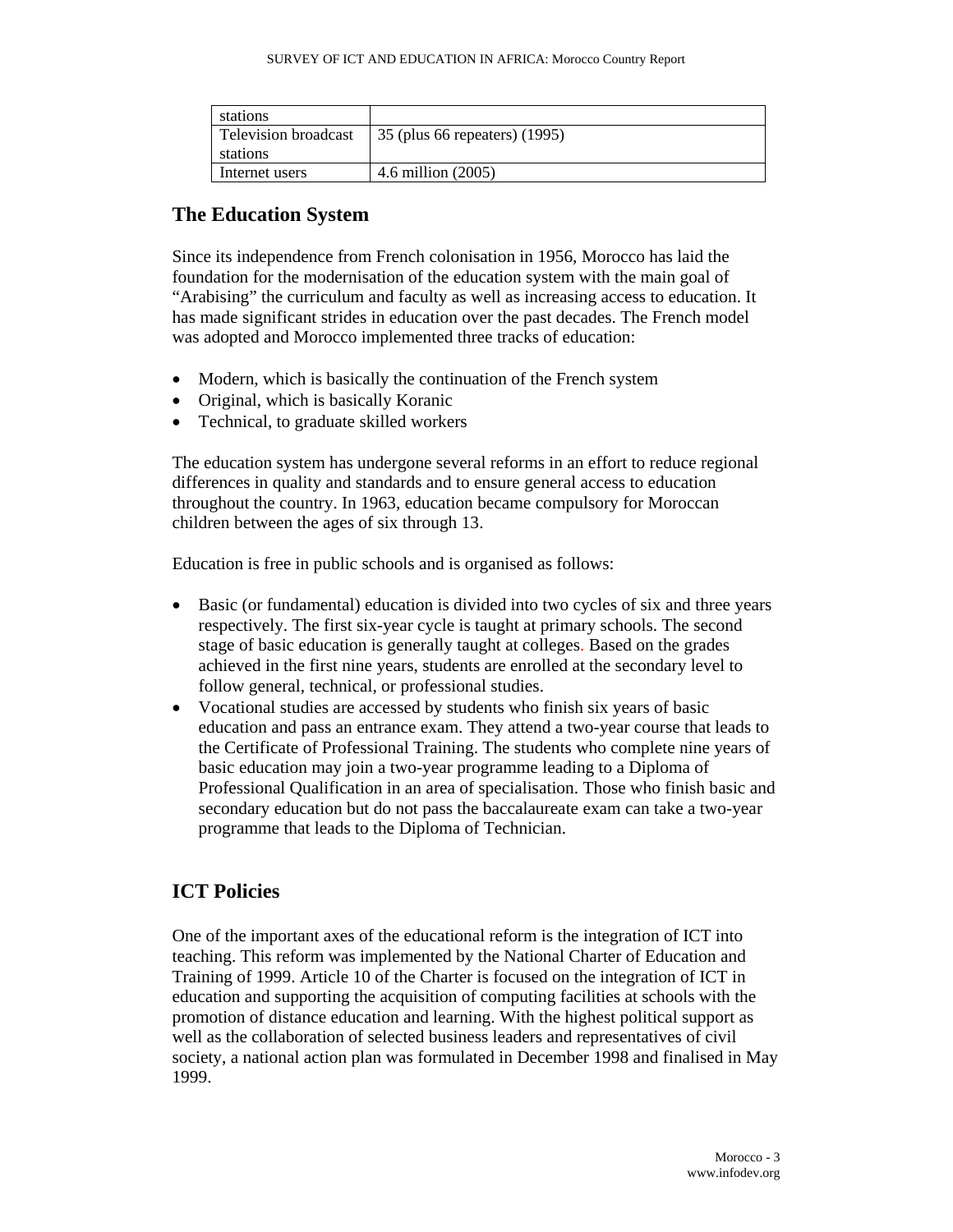The King announced the period 1999-2009 as the "education decade." The government focused on five key themes that are important for facilitating the role of knowledge in development and for the effective use of ICTs: education, governance, private sector development, e-commerce, and access. These themes formed the basis for the national strategy for ICT development and together were called the e-Maroc plan.<sup>3</sup>

As a result of the enabling policy of the government to spread the use of ICT in all aspects of life in Morocco, a liberalisation and privatisation policy in the telecommunications sector led to the reduction of telecommunications cost and resulted in a rise in the number of cyber cafés and access to computers and Internet, even in small towns. Currently it is estimated that there are 4.6 million Internet users, which represents a 15.2% penetration rate in the population and a 4.5% growth rate since 2000.4

#### **Infrastructure**

Today with a population of 33 million, of which over 50% are under the age of 24, Morocco has more than 2,200 Internet service providers (ISPs) and cyber cafés and a reasonable communications infrastructure.

The Ministère de l'Education Nationale and the Ministère de l'Enseignement Supérieur, de la Recherche Scientifique et de la Formation des Cadres were involved in networking the academic institutions. A total of 14 universities and higher education institutions have been connected to the Internet via an X.25 gateway operated by Morocco Trade and Development Services in Rabat with support from  $\overline{USAID.}^5$ 

Tables 2, 3, and 4 provide a snapshot of the state of national ICT infrastructure in the education system.

| <b>Indicator</b>           | <b>Primary Schools</b>                       | <b>Middle</b><br><b>Schools</b> | <b>High Schools</b>        | <b>Training</b><br><b>Centres</b> |
|----------------------------|----------------------------------------------|---------------------------------|----------------------------|-----------------------------------|
| Number of<br>institutions  | 6,788 schools<br>13,049 satellite<br>schools | 1,206                           | 615                        | 56                                |
| Computer-equipped          | 4.5%<br>$(320$ schools)                      | 70%<br>$(960$ schools)          | 100%                       | 100%                              |
| <b>Internet connection</b> | 4.5%<br>(320 schools)                        | 20%<br>$(240$ schools)          | 80%<br>$(500$ schools)     | 100%                              |
| <b>Trained personnel</b>   | 1%<br>$(1,500$ teachers)                     | 13.5%<br>(7,200)<br>teachers)   | 9%<br>(3,200)<br>teachers) | 100%                              |

**Table 2: ICT as of January 2005***<sup>6</sup>*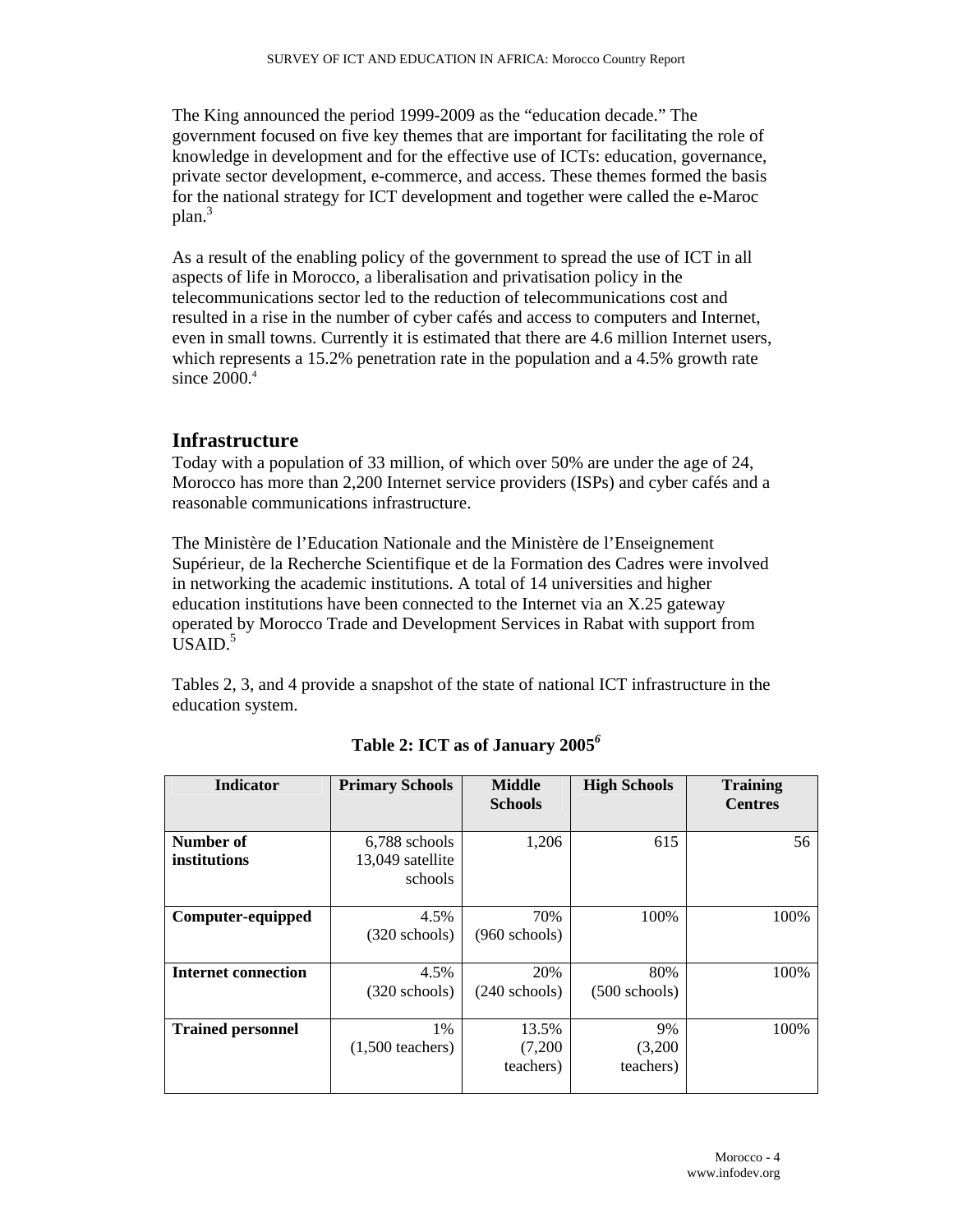|                       | 2004  | 2005   | 2006   | 2007   | <b>Total</b> |
|-----------------------|-------|--------|--------|--------|--------------|
| <b>High school</b>    | 3,000 | 4,000  | 4,000  | 4,000  | 15,000       |
|                       |       |        |        |        |              |
| Middle school         | 4.000 | 8,000  | 8,000  | 8,000  | 28,000       |
|                       |       |        |        |        |              |
| <b>Primary school</b> |       | 30,000 | 30,000 | 30,000 | 90,000       |
|                       |       |        |        |        |              |
| <b>Total</b>          | 7,000 | 42,000 | 42,000 | 42,000 | 133,000      |

### **Table 3: Timetable for Equipping Schools**<sup>7</sup>

### **Table 4: Timetable for Teacher Training**<sup>8</sup>

| <b>Level of</b><br>instruction | <b>Total</b><br>number of<br>teachers | <b>Training year</b> |        |        |        |              |
|--------------------------------|---------------------------------------|----------------------|--------|--------|--------|--------------|
|                                |                                       | 2004                 | 2005   | 2006   | 2007   | <b>Total</b> |
| High school                    | 35,000                                | 10,000               | 9,000  | 8,000  | 7,000  | 34,000       |
| Middle school                  | 55,202                                | 15,000               | 14,000 | 11,000 | 7,000  | 47,000       |
| Primary                        | 135,663                               | 5,000                | 7.000  | 11,000 | 30,000 | 39,000       |
| school                         |                                       |                      |        |        |        |              |
|                                | 225,865                               | 30,000               | 30,000 | 30,000 | 30,000 | 120,000      |

# **Current ICT Initiatives and Projects**

Table 5 summarises the current and recent ICT initiatives and projects in Morocco.

**Table 5: ICT Initiatives and Projects** 

| <b>Programme</b> | <b>Description</b>                                                                                                                                                                                                                                                                                                                                                                                                                                                                                                                                                                                                                                                                                                                                                                                                               |
|------------------|----------------------------------------------------------------------------------------------------------------------------------------------------------------------------------------------------------------------------------------------------------------------------------------------------------------------------------------------------------------------------------------------------------------------------------------------------------------------------------------------------------------------------------------------------------------------------------------------------------------------------------------------------------------------------------------------------------------------------------------------------------------------------------------------------------------------------------|
| <b>GENIE</b>     | In March 2005, the Moroccan government adopted a strategy<br>having as its main objective the generalisation of ICT in all public<br>schools with the aim of improving the quality of teaching. This<br>three-year programme will cost about \$11 million and aims at<br>providing schools (over 8,600 schools and high schools) with<br>Internet-connected multimedia rooms by 2008. Infrastructure,<br>teacher training, and the development of pedagogical content are<br>part of this national programme which the King officially<br>launched on September 15, 2005. USAID supports this<br>programme through the Last Mile Initiative, which provides<br>multimedia centres in rural middle schools and teacher training in<br>four regions of the country. The GENIE project is built around<br>three complementary axes: |
|                  | <b>ICT equipment:</b> GENIE plans to equip all Moroccan schools<br>with computer labs with ADSL Internet access. It is estimated<br>that $104,000$ computers over three years $(2005-2008)$ , plus<br>additional equipments like printers and scanners, will be<br>provided. The management of GENIE is placed on a steering<br>committee chaired by the prime minister. A project team was<br>created to follow the implementation of GENIE programme.                                                                                                                                                                                                                                                                                                                                                                          |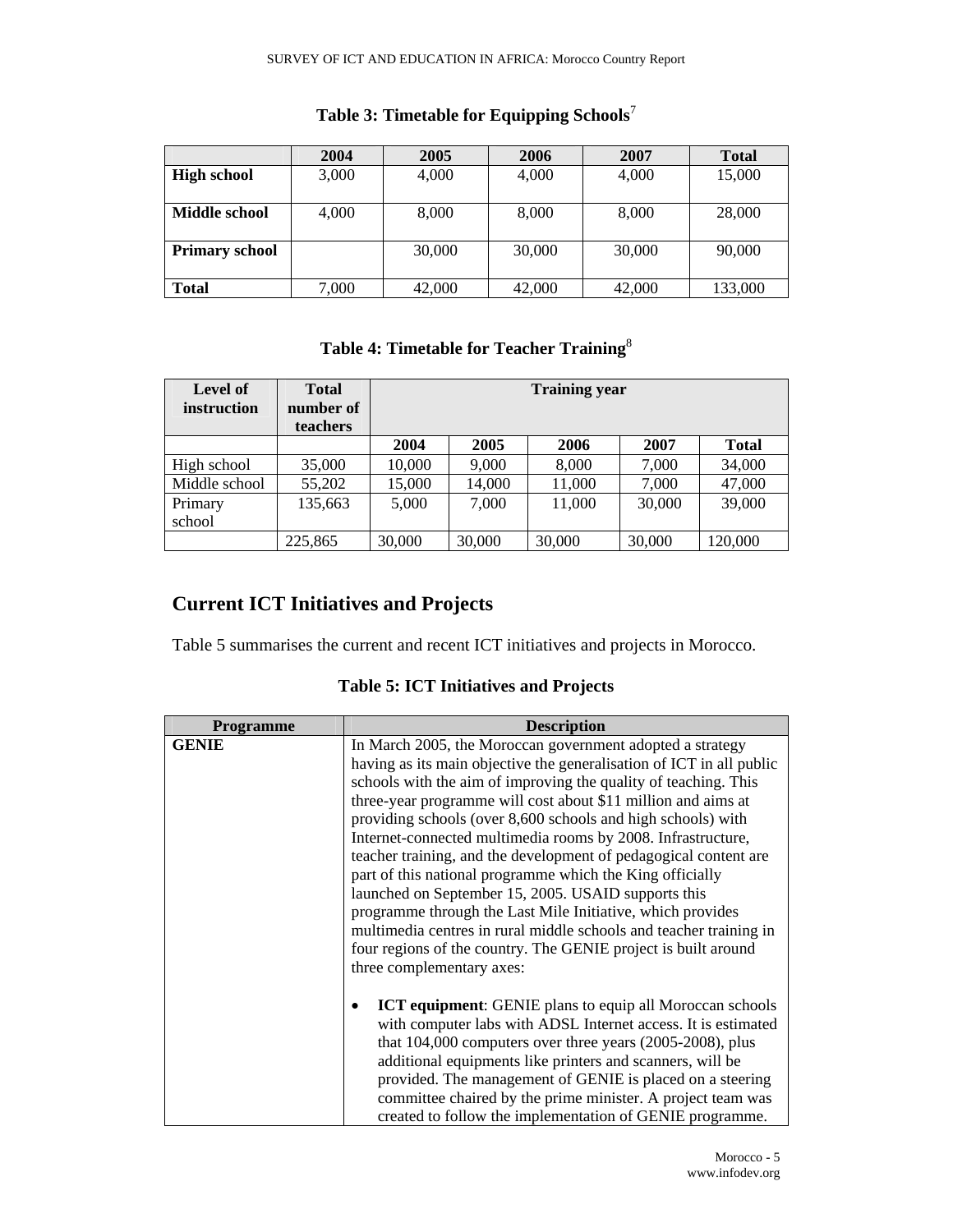|                                          | Teachers' and school administrators' training: The                                                                                  |
|------------------------------------------|-------------------------------------------------------------------------------------------------------------------------------------|
|                                          | training axis in the GENIE project is carried out in close                                                                          |
|                                          | collaboration with several international partners. To                                                                               |
|                                          | implement the training components, regional computer labs                                                                           |
|                                          | have been set up in the 16 regional academies affiliated to the                                                                     |
|                                          | Ministry of Education. The components include:                                                                                      |
|                                          | Training in basic use of computers for 230,000 teachers<br>$\circ$                                                                  |
|                                          | and school administrators                                                                                                           |
|                                          | Training in the use of ICT as a pedagogical tool to more<br>O<br>than 18,000 teachers                                               |
|                                          | Training in maintenance to more than 700 technicians<br>O<br>Special training in school management<br>O                             |
|                                          | <b>Curriculum development:</b> The curriculum development axis                                                                      |
|                                          | includes installing a national laboratory for the development of                                                                    |
|                                          | educational content and installing a national educational portal.                                                                   |
|                                          | The portal will offer several services such as educational                                                                          |
|                                          | resources, discussion forums, e-mail addresses to all teachers, a                                                                   |
|                                          | virtual library, and educational search engines.                                                                                    |
| <b>Marwan Project</b>                    | Morocco Wide Area Network was launched in 1997 and activated                                                                        |
|                                          | in 2002. Its main objective is to ensure low-cost access to the                                                                     |
|                                          | Internet for Moroccan universities, to establish a network hosted                                                                   |
|                                          | within universities and administrated by dedicated staff, and to                                                                    |
|                                          | provide a scalable architecture and large bandwidth.                                                                                |
| <b>Higher Education Programmes</b>       |                                                                                                                                     |
| <b>CVM</b>                               | The Moroccan Virtual Campus which was launched in 2002. Its                                                                         |
|                                          | mission is to build and promote synergies between the various e-                                                                    |
|                                          | learning projects within Moroccan universities, enable students to<br>choose their study location and time, enforce the educational |
|                                          | content quality, offer scalability to teaching and learning                                                                         |
|                                          | (individualised programmes), facilitate knowledge access, and                                                                       |
|                                          | raise the degree of responsibility of students.                                                                                     |
| <b>CATT</b>                              | Computer Assisted Teacher Training was implemented in 1999                                                                          |
|                                          | with the support of the USAID, with the objectives of equipping                                                                     |
|                                          | CFIs, creating networks of seven CFIs, training 70 instructors and                                                                  |
|                                          | 490 teachers, and developing a community Web site.                                                                                  |
|                                          | (www.ibtekar.edu.mc)                                                                                                                |
| <b>Collaborative Learning Programmes</b> |                                                                                                                                     |
| <b>CIVICS</b>                            | Community Voices Collaborative Solutions is a project for                                                                           |
|                                          | English-language educators from Algeria, Egypt, India, Jordan,                                                                      |
|                                          | Lebanon, Morocco, Pakistan, Sri Lanka, and Tunisia who are                                                                          |
|                                          | participating in iEARN projects that focus on issues of civic                                                                       |
|                                          | education. The iEARN CIVICS project:                                                                                                |
|                                          | Provides a model for civic education and content-based                                                                              |
|                                          | English as a second/foreign language using iEARN                                                                                    |
|                                          | professional development resources and methodologies                                                                                |
|                                          | Integrates educators in the Near East, North Africa and South                                                                       |
|                                          | Asia into iEARN projects                                                                                                            |
|                                          | Creates safe and nurturing environments for students and                                                                            |
|                                          | educators in these regions to address civic education issues                                                                        |
|                                          | relevant to their communities <sup>9</sup>                                                                                          |
| <b>BRIDGE</b>                            | The goals of the BRIDGE (Building Respect through Internet                                                                          |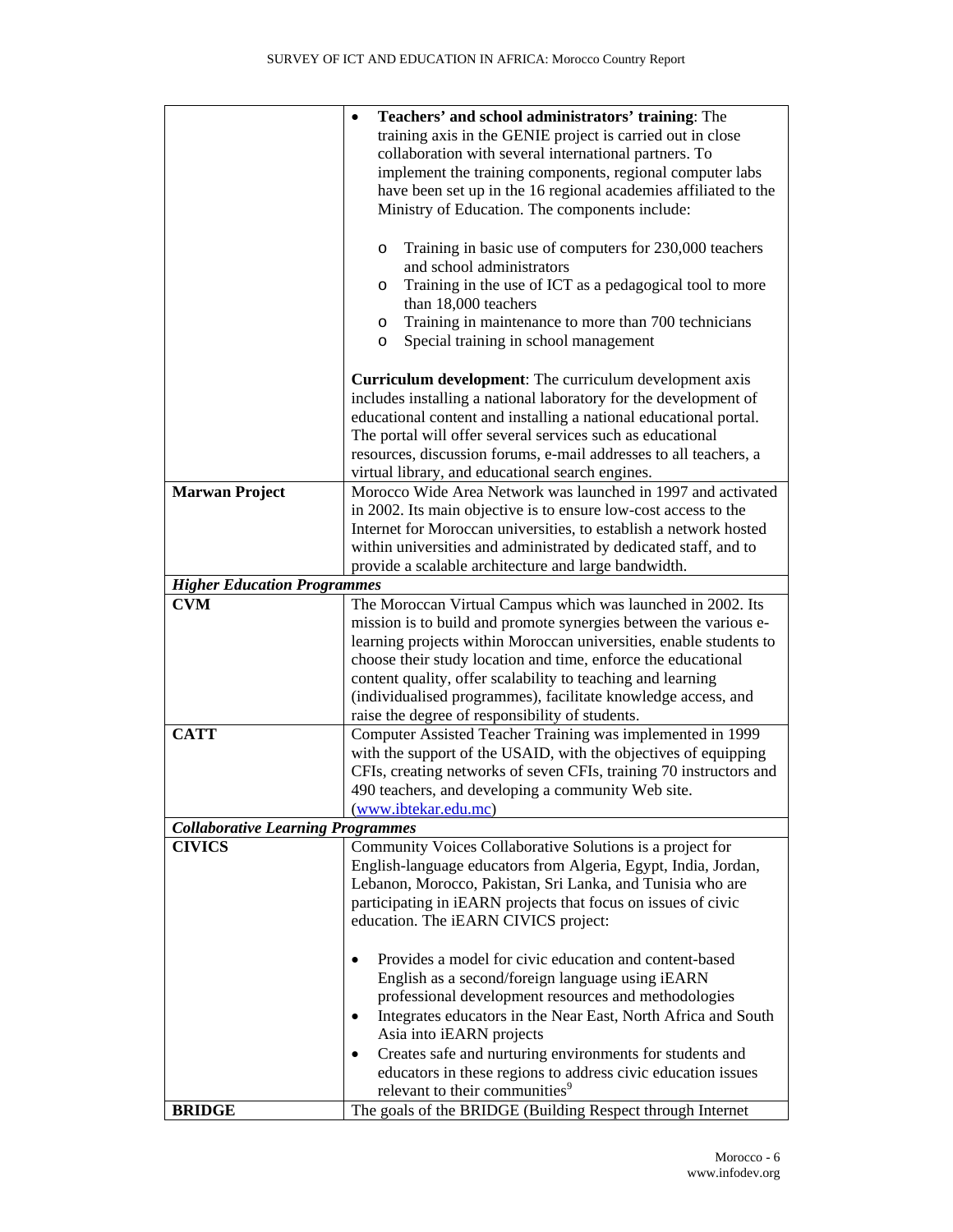|             | Dialogue and Global Education) project are to:                                                                                                                                                                                                                                                                                                                                                                                                                              |  |  |
|-------------|-----------------------------------------------------------------------------------------------------------------------------------------------------------------------------------------------------------------------------------------------------------------------------------------------------------------------------------------------------------------------------------------------------------------------------------------------------------------------------|--|--|
|             |                                                                                                                                                                                                                                                                                                                                                                                                                                                                             |  |  |
|             | Generate dynamic and meaningful dialogue between<br>educators and students in the US and countries with large<br>Muslim populations that lead to long-term personal and<br>institutional ties and continuing face-to-face exchanges to<br>promote mutual understanding<br>Enhance the use of the Internet in schools in developing<br>educational materials and methodologies that will benefit<br>schools in teaching language, geography, social studies, and<br>culture. |  |  |
|             | Develop tools and a climate for discussing differing points of<br>view, overcoming suspicion and avoiding and resolving<br>conflict; to promote greater awareness from parents and<br>community members about the benefits of Internet-based<br>collaboration and face-to-face exchanges of educators and<br>students<br>Generate tangible products as an outcome of the collaborative<br>projects. (www.thebridgeproject.org)                                              |  |  |
| <b>ALEF</b> | ALEF (Advancing Learning and Employability for a Better<br>Future) is an educational project funded by the USAID American<br>Agency for International Development. ALEF is a three-year<br>project managed by a consortium of organisations and lead by the<br>Academy for Educational Development (AED). (www.alef.ma)                                                                                                                                                     |  |  |
| <b>MAF</b>  | MAF (Mtandao Afrika) is a collaborative programme for young<br>people to form teams and develop educational Web sites. It is<br>implemented in collaboration with SchoolNet Africa and AGENT<br>Consulting.                                                                                                                                                                                                                                                                 |  |  |

### **Implementing ICT in Education: What Helps and What Hinders?**

There are no major constraints facing Morocco, but the government is seeking innovative solutions and private-public partnerships to put in place the pilot projects in the different priority themes. The government has to combine the efforts of all development shareholders to promote the active use of knowledge for development and to take advantage of ICTs to facilitate information sharing, communication, new applications of technology, and to foster democracy and moralisation of public life using ICT as the major tool.

### **Notes**

 $\overline{\phantom{a}}$ 

<sup>1</sup> The World Factbook 2007. https://www.cia.gov/cia/publications/factbook/geos/mo.html 2 Ibid.

<sup>&</sup>lt;sup>3</sup> Mots du Ministre Missions Textes Juridiques An2000 Plan Quinquennal Projets Manifestations Contacts Liens Forum home- Plan Quinquennal 1999-2003. United Nations Economic Commission for Africa (UNECA).

http://www.uneca.org/aisi/nici/Documents/Maroc%20NICI%20Country%20Plan.doc 4 Algeria Internet Usage and Marketing Report. Internet World Stats. http://www.internetworldstats.com/af/dz.htm

<sup>5</sup> Morocco News. USAID. 2005. www.usaid.gov/ma/news/sept05.html

<sup>6</sup> Technologies for Education for All: Possibilities and Prospects in the Arab World. Hamid Behaj.